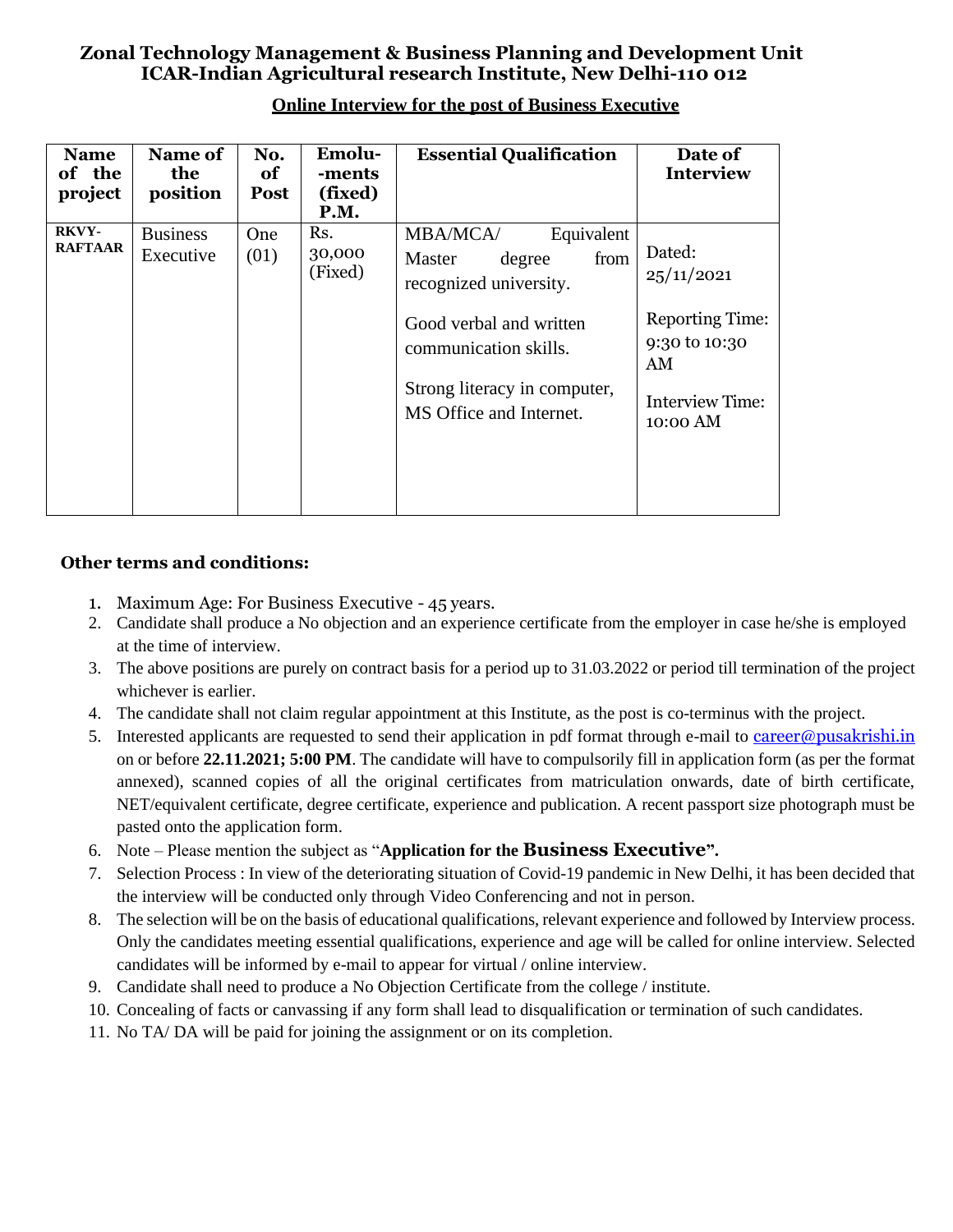#### **ZONAL TECHNOLOGY MANAGEMENT AND BUSINESS PLANNING & DEVELOPMENT UNIT INDIAN AGRICULTURAL RESEARCH INSTITUTE, NEW DELHI – 110 012**

#### **APPLICATION FOR ONLINE INTERVIEW**

| 1.               | Post                                                                                          | <b>Business Executive</b> |            |
|------------------|-----------------------------------------------------------------------------------------------|---------------------------|------------|
| 2.               | Full Name (In Block Letters)                                                                  |                           | Photogarph |
| $\overline{3}$ . | Father's Name                                                                                 |                           |            |
| 4.               | Date of Birth (DD/MM/YYYY)                                                                    |                           |            |
| $\overline{5}$ . | Age as on date of interview                                                                   |                           |            |
| 6.               | Address with pin code(a. permanent, and b. for<br>communication)*                             | (a)<br>(b)                |            |
| $\overline{7}$ . | Mobile No*                                                                                    |                           |            |
| 8.               | Email Address*                                                                                |                           |            |
| 9.               | Gender                                                                                        |                           |            |
| 10.              | Marital status                                                                                |                           |            |
| 11.              | Whether belongs to SC/ST/OBC/General<br>(Attach proof)                                        |                           |            |
|                  | 12. Details of educational qualification (Attach self-attested scanned copies of certificate) |                           |            |

| S.NO.          | Degree              | Board/<br>University | Major subject | Year of<br>passing | Maximum<br>marks | Marks<br>obtained | Percentage<br>(If CGPA<br>kindly<br>convert in<br>percentage) |
|----------------|---------------------|----------------------|---------------|--------------------|------------------|-------------------|---------------------------------------------------------------|
|                | 10th                |                      |               |                    |                  |                   |                                                               |
| 2              | 12th                |                      |               |                    |                  |                   |                                                               |
| 3              | Graduation          |                      |               |                    |                  |                   |                                                               |
| $\overline{4}$ | Post-Graduation     |                      |               |                    |                  |                   |                                                               |
| 5              | PhD                 |                      |               |                    |                  |                   |                                                               |
| 6              | Diploma/Certificate |                      |               |                    |                  |                   |                                                               |
|                | Course              |                      |               |                    |                  |                   |                                                               |